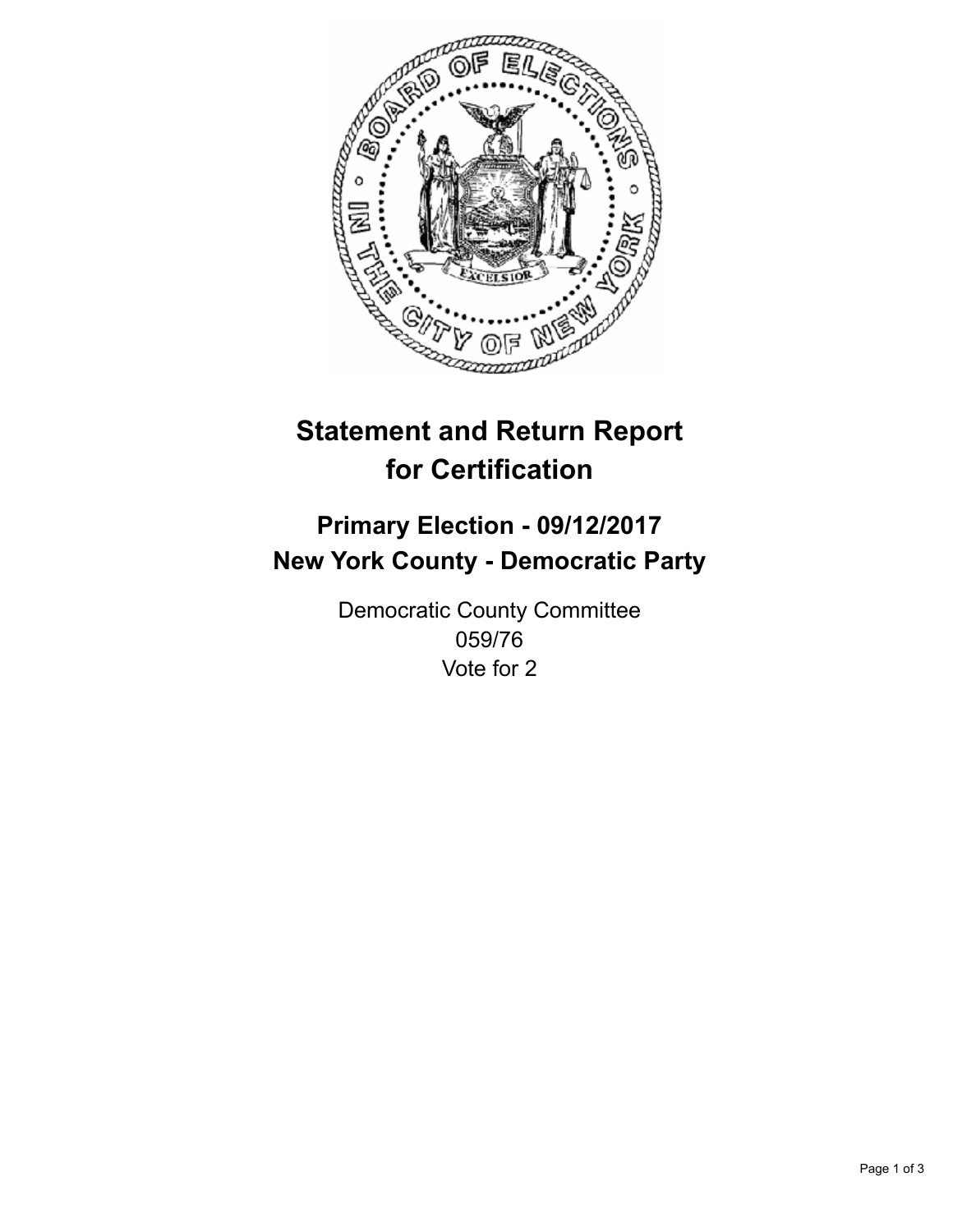

## **Assembly District 76**

| PUBLIC COUNTER                                           | 114 |
|----------------------------------------------------------|-----|
| <b>MANUALLY COUNTED EMERGENCY</b>                        | 0   |
| ABSENTEE / MILITARY                                      | 3   |
| AFFIDAVIT                                                | 1   |
| <b>Total Ballots</b>                                     | 118 |
| Less - Inapplicable Federal/Special Presidential Ballots | 0   |
| <b>Total Applicable Ballots</b>                          | 118 |
| <b>JONATHAN PIEL</b>                                     | 45  |
| MADELAINE D. PIEL                                        | 51  |
| <b>KENNETH CRADDOCK</b>                                  | 25  |
| <b>ERIC BEDERMAN</b>                                     | 26  |
| DAVID SELIG (WRITE-IN)                                   | 1   |
| LINDA SELIG (WRITE-IN)                                   | 1   |
| <b>Total Votes</b>                                       | 149 |
| Unrecorded                                               | 87  |